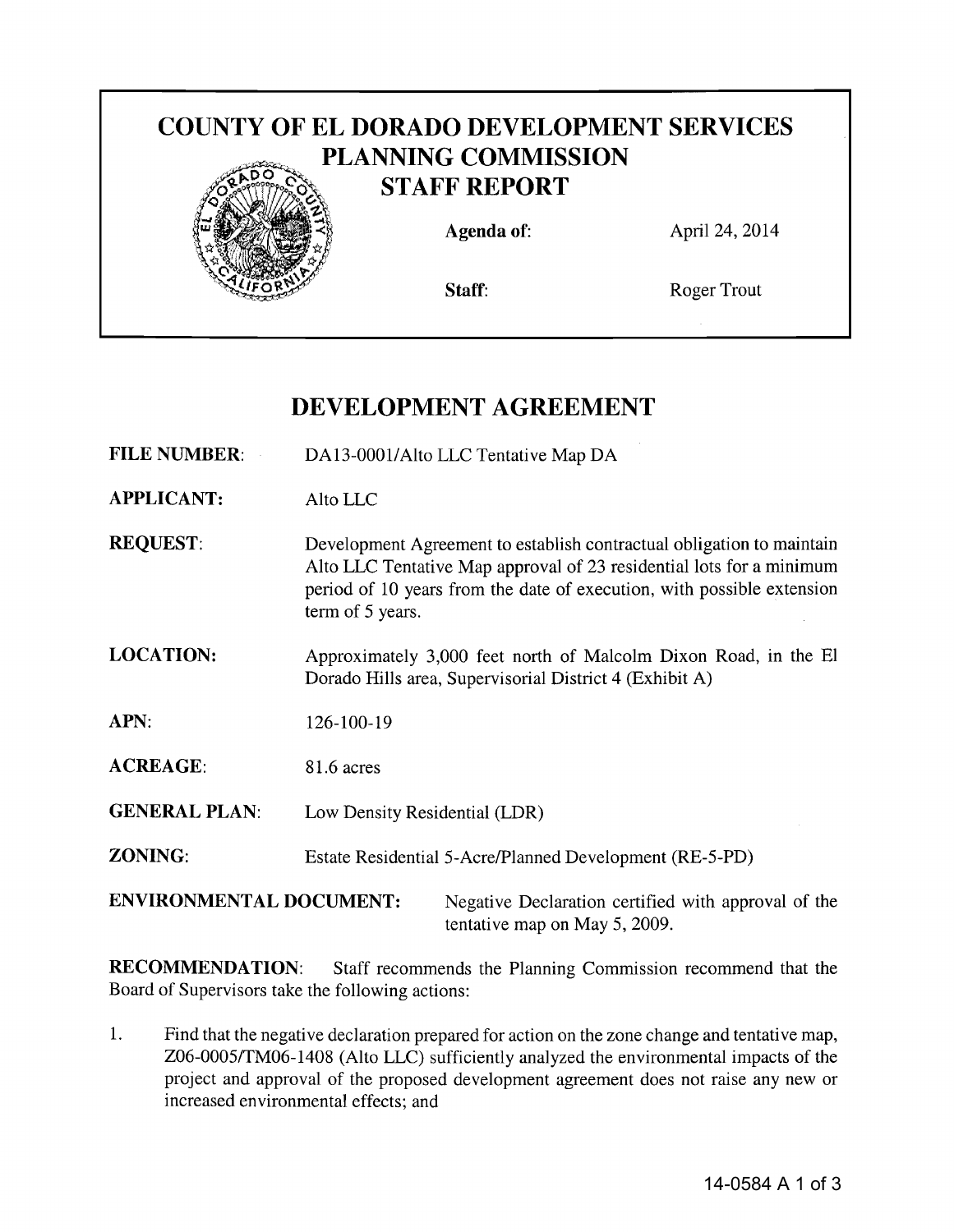2. Execute the proposed Development Agreement.

### **STAFF ANALYSIS**

**Project Description:** The proposed development agreement would effectively extend the term of the approved tentative subdivision map for an initial period of ten years from the date of execution (signature), with an additional extension of five years upon a written request by the developer. **In** consideration of this additional time in which the approved tentative map may be recorded, the developer will provide \$30,000 to be utilized by the Transportation Division of the Community Development Agency for design work, studies, road improvements, or other similar uses for the Green Valley Road corridor.

**Background:** Tentative Map TM06-l408, creating 23 residential lots on 81.6 acres, and zone change Z06-0005 were approved by the Board of Supervisors on May 5,2009. The typical life of an approved tentative map is three years from the approval date, with the possibility of up to six years of discretionary extensions. Due to the economy, the State Legislature has enacted legislation to extend all tentative maps in California. AB208 and AB116 each added two-year time extensions to the map, extending it from 2012 to 2016. The present expiration date for this map is May 5, 2016.

The conditions of approval require coordination with other subdivision maps in the area to construct a looped road system and off-site improvements straightening curves on Malcolm Dixon Road and making a new connection between Malcolm Dixon Road and Green Valley Road. (Exhibit B)

Due to the complexity of developing the road circulation required for the subdivision, additional time is needed for the applicant to record the map. There are three other property owners with separate tentative map approvals that need to be coordinated: Alto LLC TM06-1408 (23 lots), Diamante TM06-1421 (24 lots), Malcolm Dixon TM05-1401 (8 lots), and La Canada TM08-1463 (47 lots). Based on the need to coordinate efforts on the road improvements and with the current demand for rural residential development, additional time is needed for the applicant to record the map.

The Development Agreement is a contractual arrangement and offers the County an opportunity to request something in return for the extension of time. Completion of the road system serving the four projects and the connection from Malcolm Dixon to Green Valley Road is itself a community benefit. However, these improvements are already required as conditions on each of the associated maps. The offer of \$30,000 is intended to go beyond the minimum requirements of the map. That amount is based upon an engineer's estimate of design costs for improvements to the Loch Way/Green Valley Road intersection. While there are safety concerns with that intersection, it is not a part of the County's Capital Improvement Program or other plans for safety improvements at this time.

The Transportation Division has identified that a specific project need not be designated at this time. Depending on schedule and need, the Division argues that the County should reserve the option to